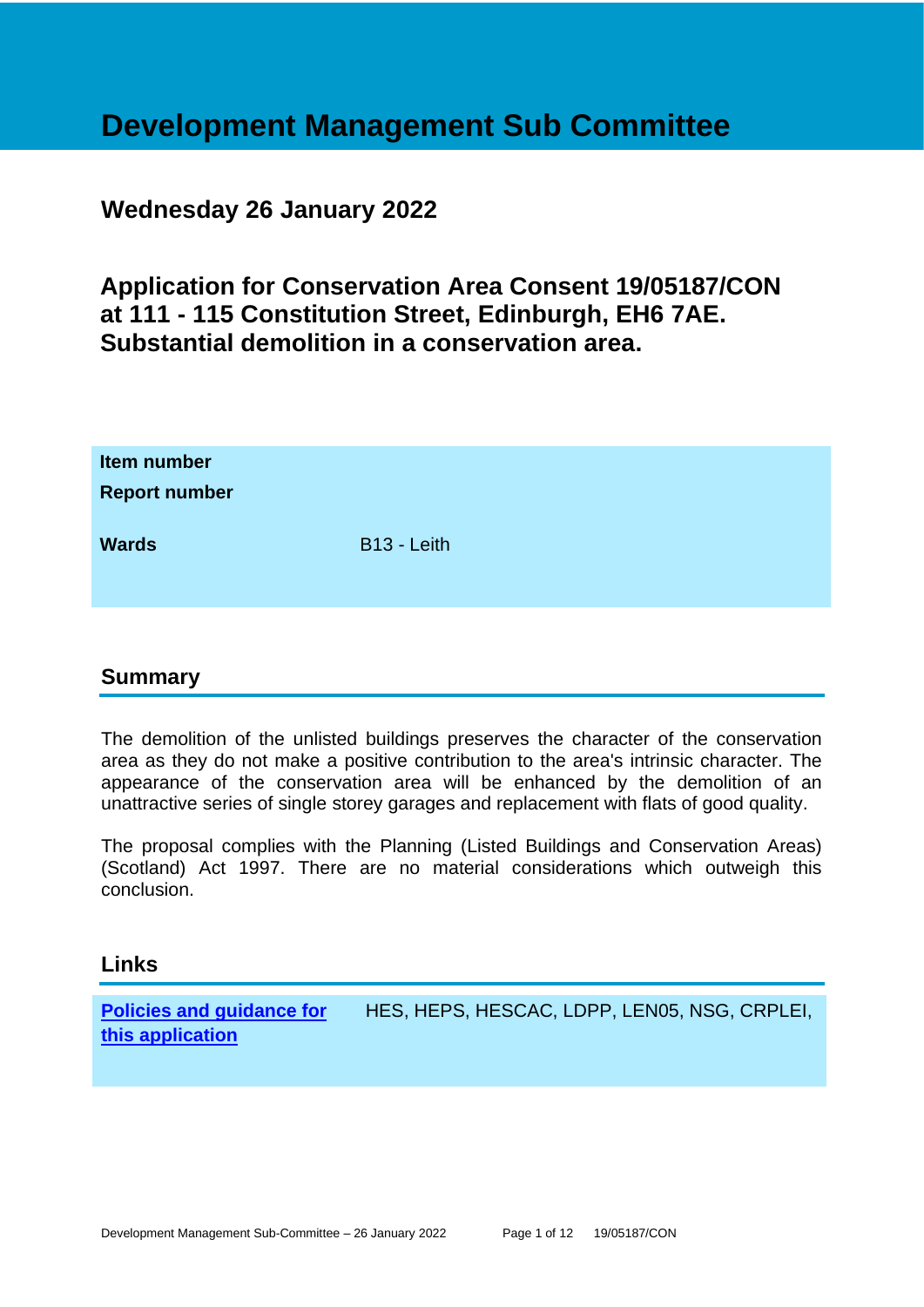# **Report**

## **Application for Conservation Area Consent 19/05187/CON at 111 - 115 Constitution Street, Edinburgh, EH6 7AE. Substantial demolition in a conservation area.**

#### **Recommendations**

**1.1** It is recommended that this application be Granted subject to the details below.

#### **Background**

#### **2.1 Site description**

The application site consists of a number of buildings from Constitution Street to John's Lane. John's Lane is a cul-de-sac accessed off Queen Charlotte Street.

Starting at Constitution Street, No.111 is an existing two storey warehouse in stone. It has a gable elevation to the street with no windows and was constructed as a possible stables/coach house between 1849 and 1876. The access beside this leads to a series of garage buildings at the back. This group of buildings dates from the late 19th century. None of the buildings are listed. The buildings are still a working garage.

The John's Lane property is a two storey and attic warehouse, dating from the early 19th century, located on a narrow back lane. The property has been derelict for almost four decades. Sections of the building are supported by scaffold and the roof has been removed for safety reasons. There is considerable plant growth at roof level. Parts of the building visibly lean over the lane. The majority of windows are bricked up, especially on the west side. This building was listed category C on 5 March 1991 (reference: 27530).

The structure has been on the Buildings at Risk Register since 2012. There is evidence that historically the building was at least one storey higher.

The rear is of different design, with blind arches at ground floor. On this side, an extra storey of brick was added in the 1970s to act as a fire wall between properties. The properties that this side attached to were demolished in the 1980s and the large warehouse to the west is now converted to residential use. There is a car park between this warehouse and the rear of the John's Lane warehouse.

On the other side of John's Lane there is a working garage and the backs of properties belonging to John's Place which are in a variety of uses.

To the south of the site is the former St James Episcopalian Church which has been used as a workshop for many years but has a consent to revert back to a place of workshop. The former church officer's house to the front has been converted to housing.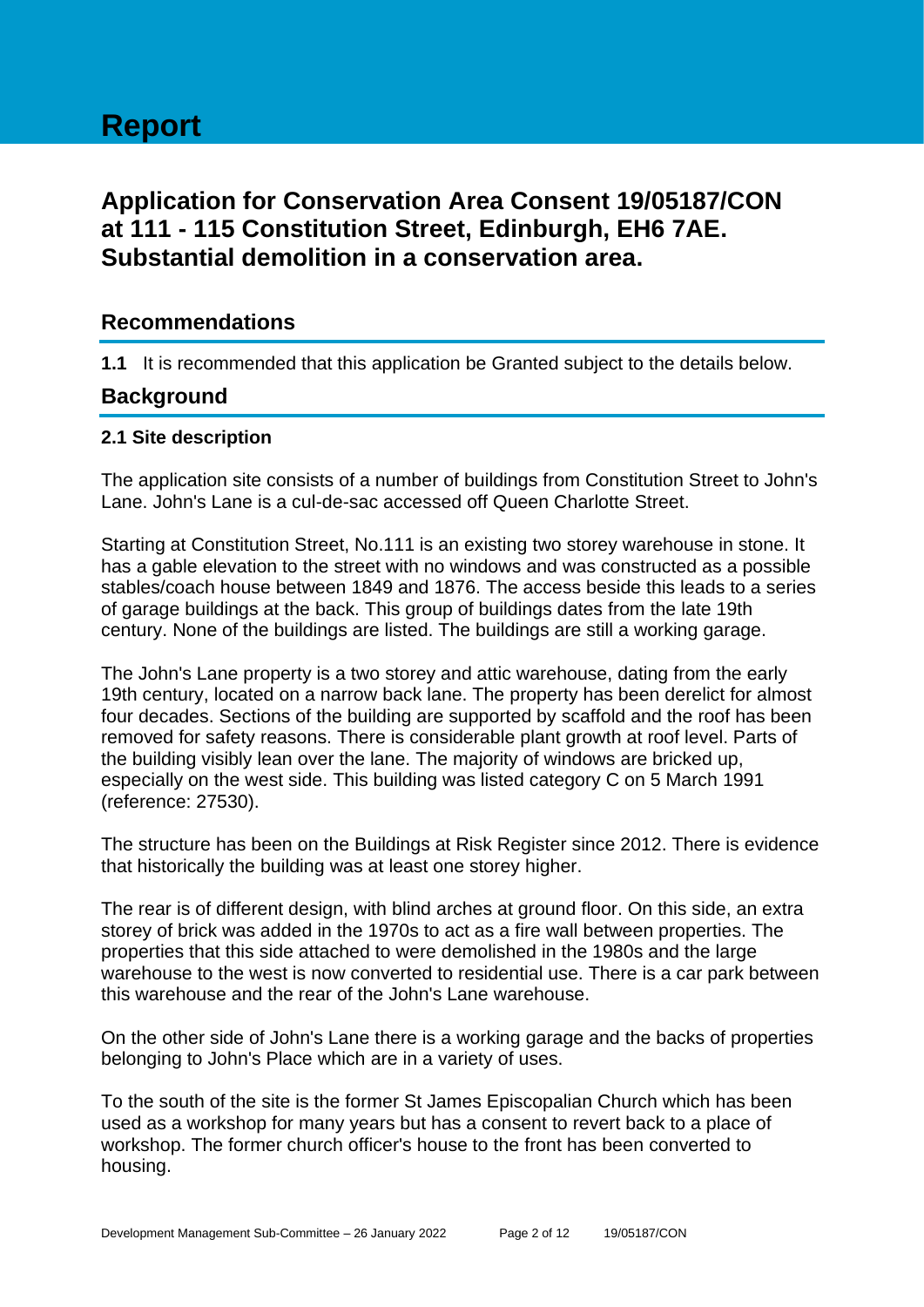This application site is located within the Leith Conservation Area.

#### **2.2 Site History**

1 May 2002 - planning permission granted for change of use from storage warehouse to eight town house dwellings (as amended) (application reference: 99/02181/FUL and 99/02181/LBC)

13 May 2005 - listed building consent granted for alterations to storage warehouse to form eight town house dwellings at John's Lane (application reference: 05/00839/LBC)

28 March 2007 - planning permission and listed building consent granted for re-building and extending of parapet at second floor of John's Lane building (planning reference: 07/00536/FUL and 07/00536/LBC)

17 Jul 2013 - listed building consent for alterations to derelict warehouse linked to proposed residential development of 18 flats (application reference: 13/01713/LBC)

15 October 2015 - listed building consent granted for alterations to John's Lane building (planning reference: 15/03225/LBC)

6 Dec 2016 - planning application withdrawn for proposed residential development of 18 flats (within listed building) and 2 townhouses (application reference: 13/01714/FUL)

26 March 2018 - planning permission for 30 residential units refused for multiple reasons including density (planning reference: 15/03226/FUL)

3 Apr 2019 - planning application withdrawn for proposed redevelopment of existing vehicle repair centre and derelict warehouse buildings to form residential development comprising 49 units and a commercial unit (application reference: 18/10297/FUL)

17 Apr 2019 - listed building consent application withdrawn for alterations linked to the change of use from derelict warehouse to residential (20 units) (application reference: 18/10294/LBC)

2 August 2019 - listed building consent granted for alterations to John's Lane building (application reference: 19/01855/LBC)

30 October 2019 - application for planning permission submitted for 35 new housing units and 1 commercial unit. Awaiting decision (application reference: 19/05184/FUL)

#### **Main report**

#### **3.1 Description of the Proposal**

This application is for the demolition of some of the unlisted buildings on the site. These are the garage buildings at the back of the site accessed from Constitution Street and consist of connected late 19th century buildings.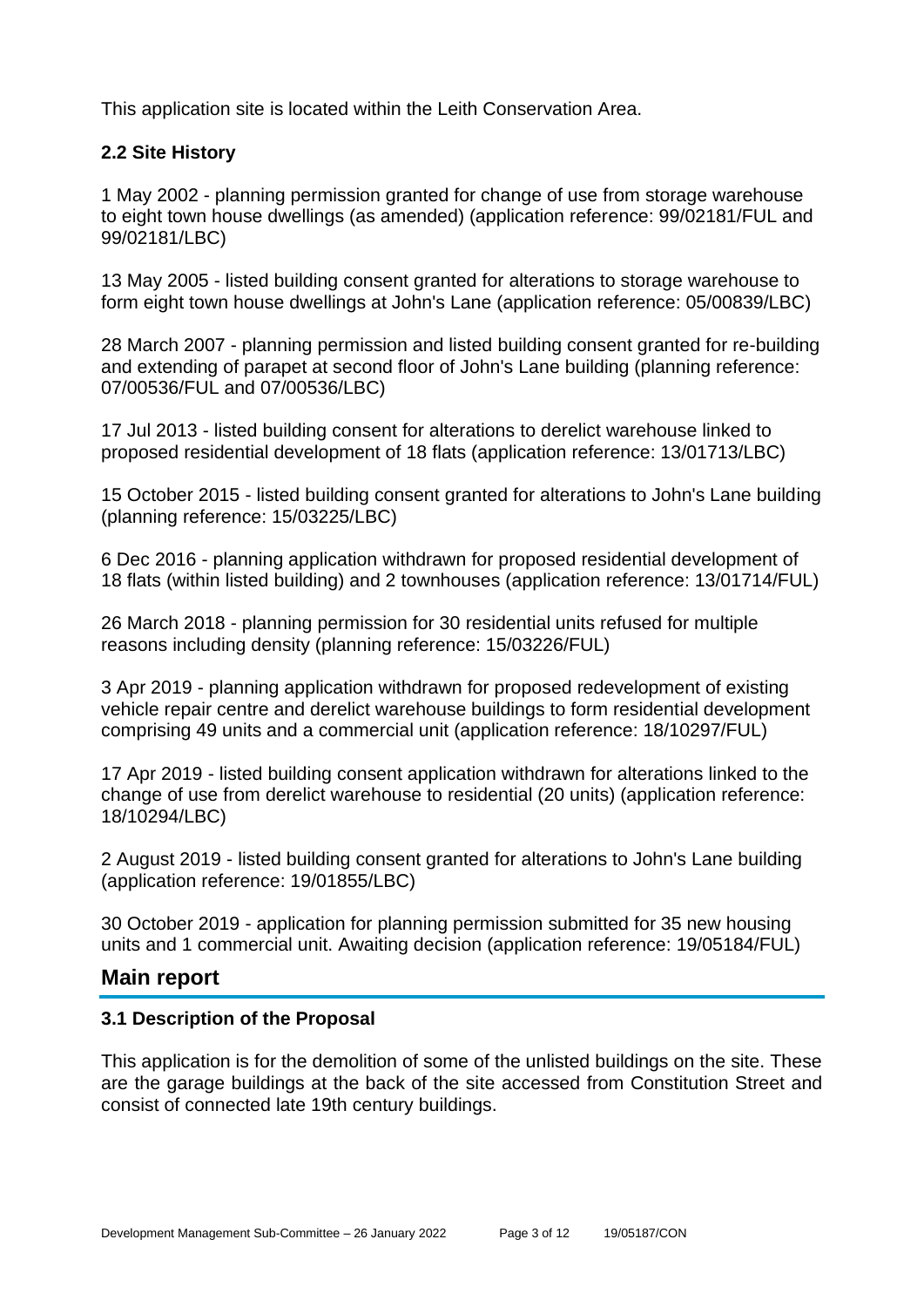#### **3.2 Determining Issues**

Section 66 of the Planning (Listed Buildings and Conservation Areas) (Scotland) Act 1997 states that in making a decision on the demolition of a building in a conservation area, section 6 to 25 of the same Act shall have effect in relation to buildings in conservation areas as they have effect in relation to listed buildings.

This means that in considering whether to grant conservation area consent for any works, the planning authority shall have special regard to the desirability of preserving the building or its setting or any features of special architectural or historic interest which it possesses.

Section 64 of the Planning (Listed Buildings and Conservation Areas) (Scotland) Act 1997 states - special attention shall be paid to the desirability of preserving or enhancing the character or appearance of the conservation area.

In determining applications for conservation area consent, the Development Plan is not a statutory test. However the policies of the Local Development Plan (LDP) inform the assessment of the proposals and are a material consideration

#### **3.3 Assessment**

To address these determining issues, the Committee needs to consider whether:

- a) the demolition affects the building and its setting;
- b) the demolition will adversely affect the character and appearance of the conservation area;
- c) the proposal replacement development is acceptable and
- d) comments raised have been addressed.

#### a) The building and its features of significance

Section 66 of the Planning (Listed Buildings and Conservation Areas) (Scotland) Act 1997 states that in making a decision on the demolition of a building in a conservation area, certain provisions of the same Act shall have effect in relation to buildings in conservation areas as they have effect in relation to listed buildings.

The single storey garage buildings will be demolished leaving the unlisted former stable building to the front and the listed warehouse in John's Lane. The buildings to be demolished have no features of special architectural interest and any historic interest has been severely diminished by their alterations over the years. Their removal is acceptable under this section of the Act.

#### b) Character and appearance of the conservation area

Section 64 (1) of the Planning (Listed Buildings and Conservation Areas) (Scotland) Act 1997 states:

*In exercise, with respect to any buildings or other land in a conservation area, of any powers under any of the provisions in subsection (2), special attention shall be paid to the desirability of preserving or enhancing the character or appearance of that area.*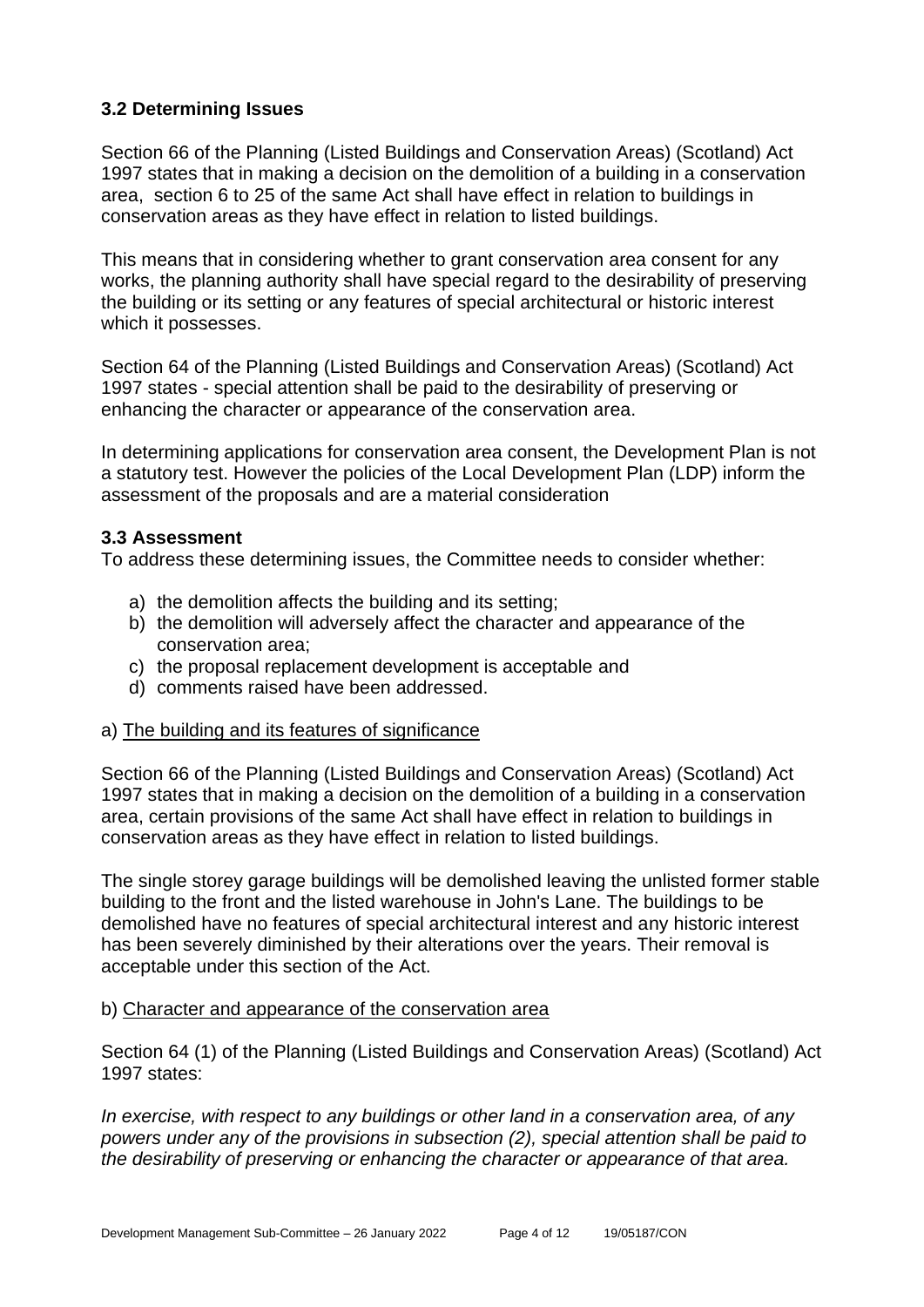Historic Environment Scotland's Interim Guidance on the Designation of Conservation Areas and Conservation Area Consent (April 2019) outlines criteria to assess the acceptability of the demolition of unlisted buildings within conservation area, including:

- the importance of the building to the character or appearance of any part of the conservation area, and of proposals for the future of the cleared site;

- − if the building is considered to be of any value, either in itself or as part of a group, a positive attempt should always be made by the planning authority to achieve its retention, restoration and sympathetic conversion to some other compatible use before proposals to demolish are seriously investigated;
- − where demolition may be thought appropriate, for example, if the building is of little townscape value, if its structural condition rules out its retention at reasonable cost, or if its form or location makes its re-use extremely difficult, consent to demolish should be given only where there are acceptable proposals for the new building.

The relevant policies within Local Development Plan (LDP) can also aid in the assessment of the proposals.

LDP Policy Env 5 (Conservation Areas - Demolition of Buildings) only supports the demolition of unlisted buildings in conservation areas which are considered to make a positive contribution to the character of the area in exceptional circumstances. If the building does not make a positive contribution, its removal is considered acceptable in principle so long as the replacement does make a positive contribution.

The Leith Conservation Area Character Appraisal emphasises the area's unique and complex architectural character, the concentration of buildings of significant historic and architectural quality, the unifying effect of traditional materials, the multiplicity of land use activities, and the importance of the Water of Leith and Leith Links for their natural heritage, open space and recreational value.

The buildings to be demolished date from the late 19th century and are not of architectural or historical significance. The buildings are utilitarian garage buildings single storey. They do not make a positive contribution to either the character or appearance of the conservation area.

The demolition of garage buildings is permitted development and the loss of the garage use is not a material consideration in terms of conservation area consent which only centres on the impact on the character and appearance of the conservation area. The loss of the use is addressed under the application for planning permission.

Historic Environment Scotland has no comments on the demolition.

The Council's archaeological officer recommended that demolition shall be limited in the first instance to above ground works only, with no grubbing up of wall foundations nor ground floor surfaces. This is in order to avoid any impacts upon the sites potentially nationally significant buried archaeological remains until the results of the archaeological mitigation have been undertaken.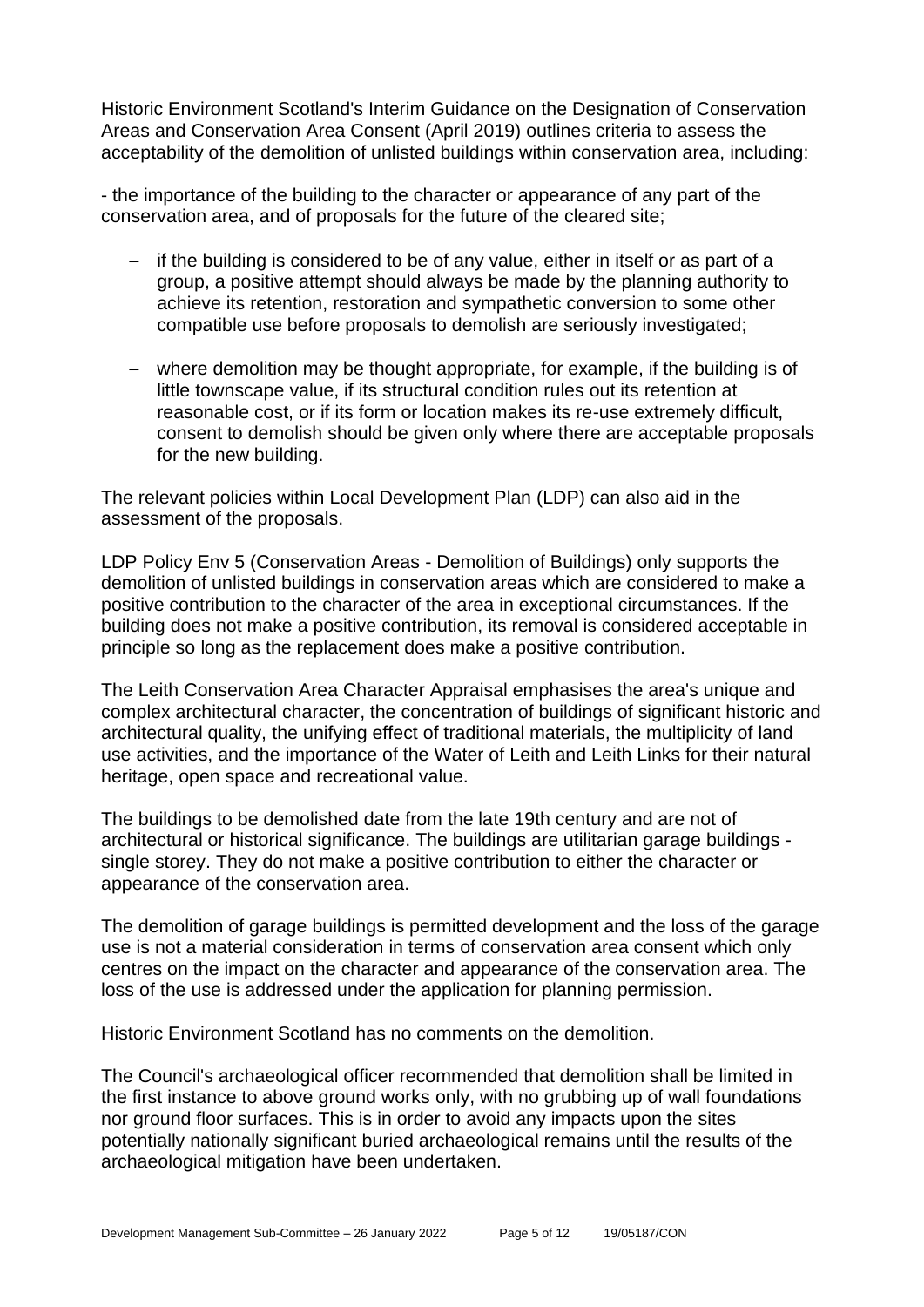The drawings include a demolition plan and there are photographs of the buildings to be demolished in the design statement. There is sufficient information to make an assessment.

In summary, the loss of the buildings will not have an impact on the character and appearance of the conservation area and therefore their demolition is acceptable.

#### b) Replacement Development

The HES interim guidance and the similar advice in LDP Policy Env 5 (Conservation Areas - Demolition) sets out that consent should generally only be given where there are acceptable proposals for the new building.

The proposals for the redevelopment of the site are recommended for grant under application 19/05184/FUL. The flats proposed for the site represent a high quality development which will make a positive contribution to the conservation area.

#### c) Public comments

#### **Material comments - objection:**

lack of information on demolitions - addressed in 3.3 a)

#### **Non-material comments:**

- no parking this is not relevant to conservation area consent
- daylighting this is not relevant to conservation area consent
- structural issues this is not relevant to conservation area consent
- fire risk this is not relevant to conservation area consent
- overcrowding this is not relevant to conservation area consent
- noise this is not relevant to conservation area consent
- housing mix this is not relevant to conservation area consent
- open space this is not relevant to conservation area consent
- lack of affordable housing this is not relevant to conservation area consent
- overdevelopment this is not relevant to conservation area consent

It is recommended that this application be Granted subject to the details below.

#### **3.4 Conditions/reasons/informatives**

#### **Conditions**:-

1. No demolition shall take place on the site until the applicant has secured the implementation of a programme of archaeological work (historic building recording, excavation, analysis & reporting, publication) in accordance with a written scheme of investigation which has been submitted by the applicant and approved by the Planning Authority.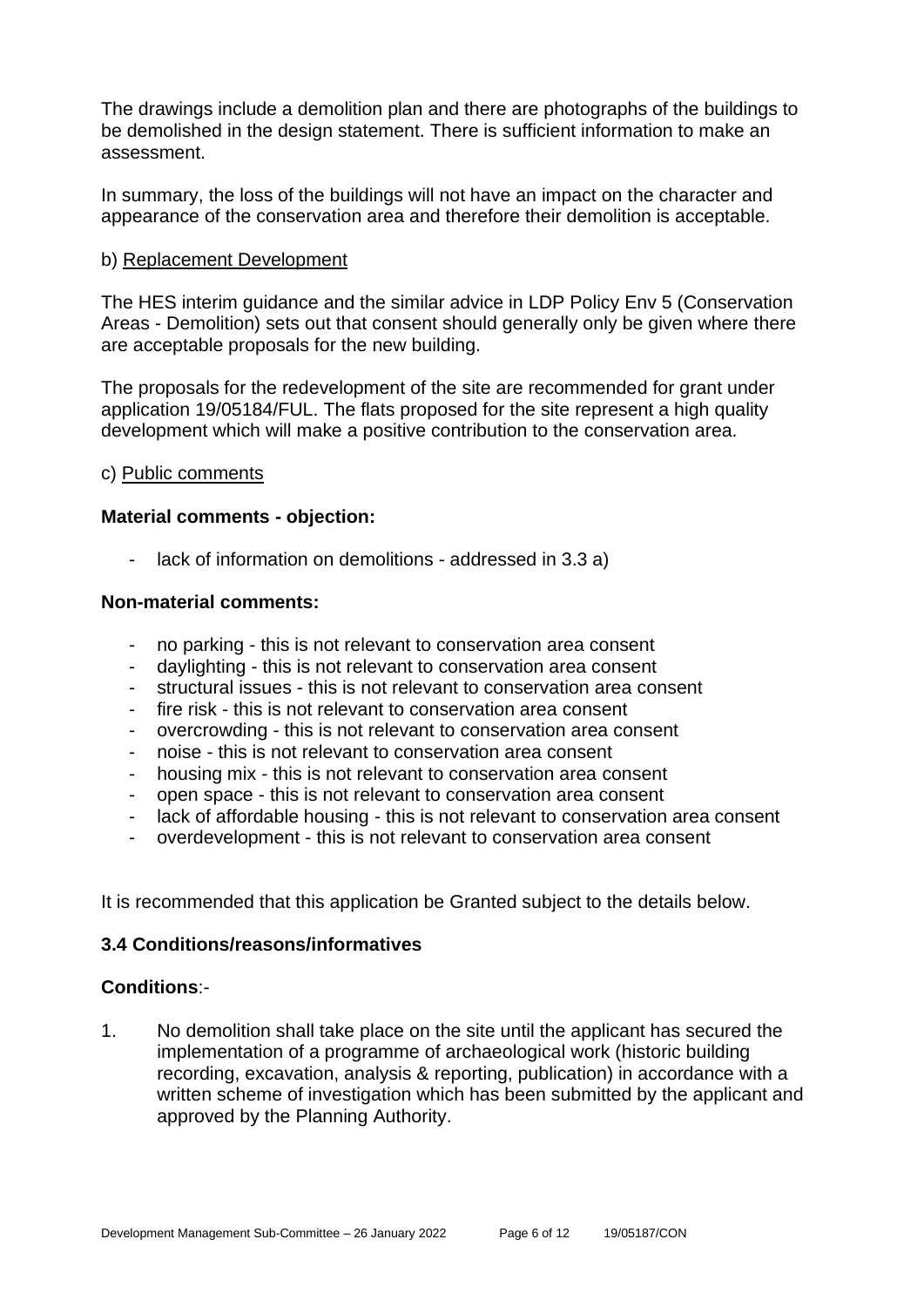#### **Reasons**:-

1. In order to safeguard the interests of archaeological heritage.

#### **Informatives**

It should be noted that:

1. The works hereby permitted shall be commenced no later than the expiration of three years from the date of this consent.

#### **Financial impact**

#### **4.1 The financial impact has been assessed as follows:**

There are no financial implications to the Council.

#### **Risk, Policy, compliance and governance impact**

**5.1** Provided planning applications are determined in accordance with statutory legislation, the level of risk is low.

#### **Equalities impact**

#### **6.1 The equalities impact has been assessed as follows:**

The application has been assessed and has no impact in terms of equalities or human rights.

#### **Sustainability impact**

#### **7.1 The sustainability impact has been assessed as follows:**

This application is not subject to the sustainability requirements of the Edinburgh Design Guidance.

#### **Consultation and engagement**

#### **8.1 Pre-Application Process**

Pre-application discussions took place on this application.

#### **8.2 Publicity summary of representations and Community Council comments**

Six objections and one neutral comment has been received.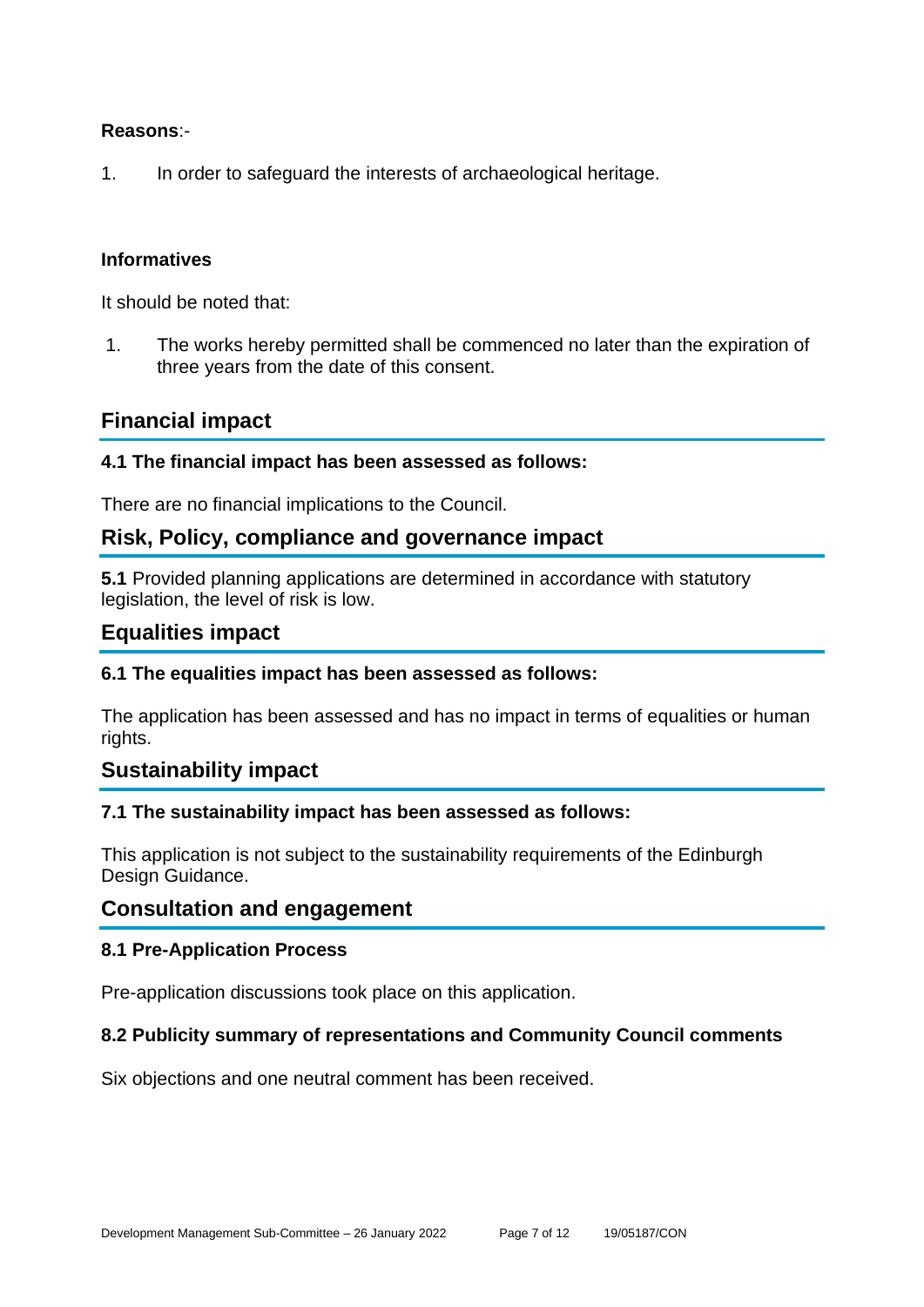## **Background reading/external references**

- To view details of the application go to
- [Planning and Building Standards online services](https://citydev-portal.edinburgh.gov.uk/idoxpa-web/search.do?action=simple&searchType=Application)
- [Planning guidelines](http://www.edinburgh.gov.uk/planningguidelines)
- [Conservation Area Character Appraisals](http://www.edinburgh.gov.uk/characterappraisals)
- [Edinburgh Local Development Plan](http://www.edinburgh.gov.uk/localdevelopmentplan)
- **[Scottish Planning Policy](http://www.scotland.gov.uk/Topics/Built-Environment/planning/Policy)**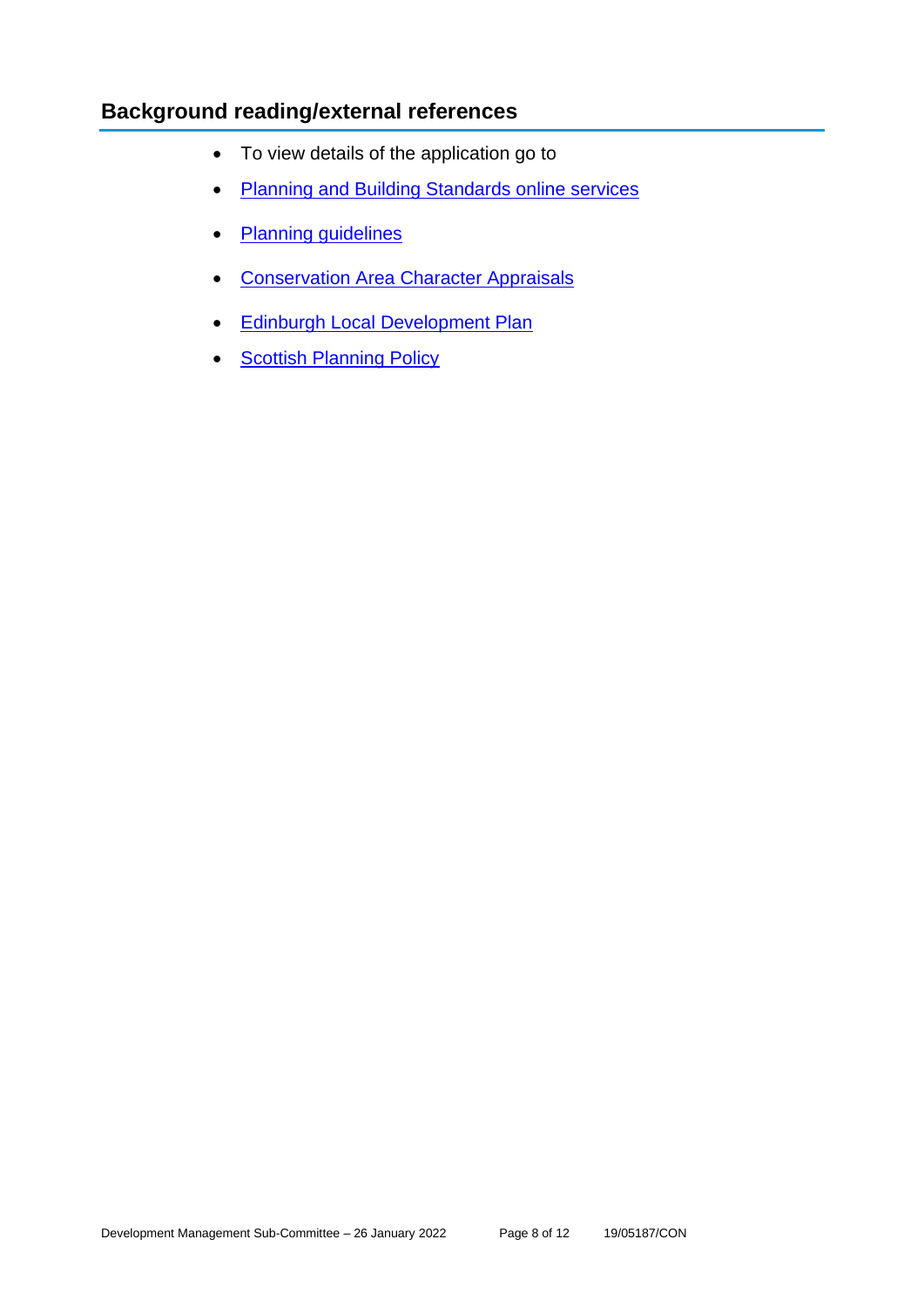| <b>Statutory Development</b><br><b>Plan Provision</b> | Urban area      |
|-------------------------------------------------------|-----------------|
| Date registered                                       | 4 November 2019 |
| <b>Drawing numbers/Scheme</b>                         | $01 - 03,$      |
|                                                       | Scheme 1        |

**David Givan** Chief Planning Officer PLACE The City of Edinburgh Council

Contact: Nancy Jamieson, Team Manager E-mail:nancy.jamieson@edinburgh.gov.uk

#### **Links - Policies**

#### **Relevant Policies:**

#### **Relevant Government Guidance on Historic Environment.**

The Historic Environment Policy for Scotland 2019 outlines Government policy on how we should care for the historic environment when taking planning decisions.

HES Interim Guidance on Conservation Area Consent sets out Government guidance on the principles that apply to the demolition of unlisted buildings in conservation areas

#### **Relevant policies of the Local Development Plan.**

LDP Policy Env 5 (Conservation Areas - Demolition of Buildings) sets out criteria for assessing proposals involving the demolition of buildings within a conservation area.

#### **Relevant Non-Statutory Guidelines**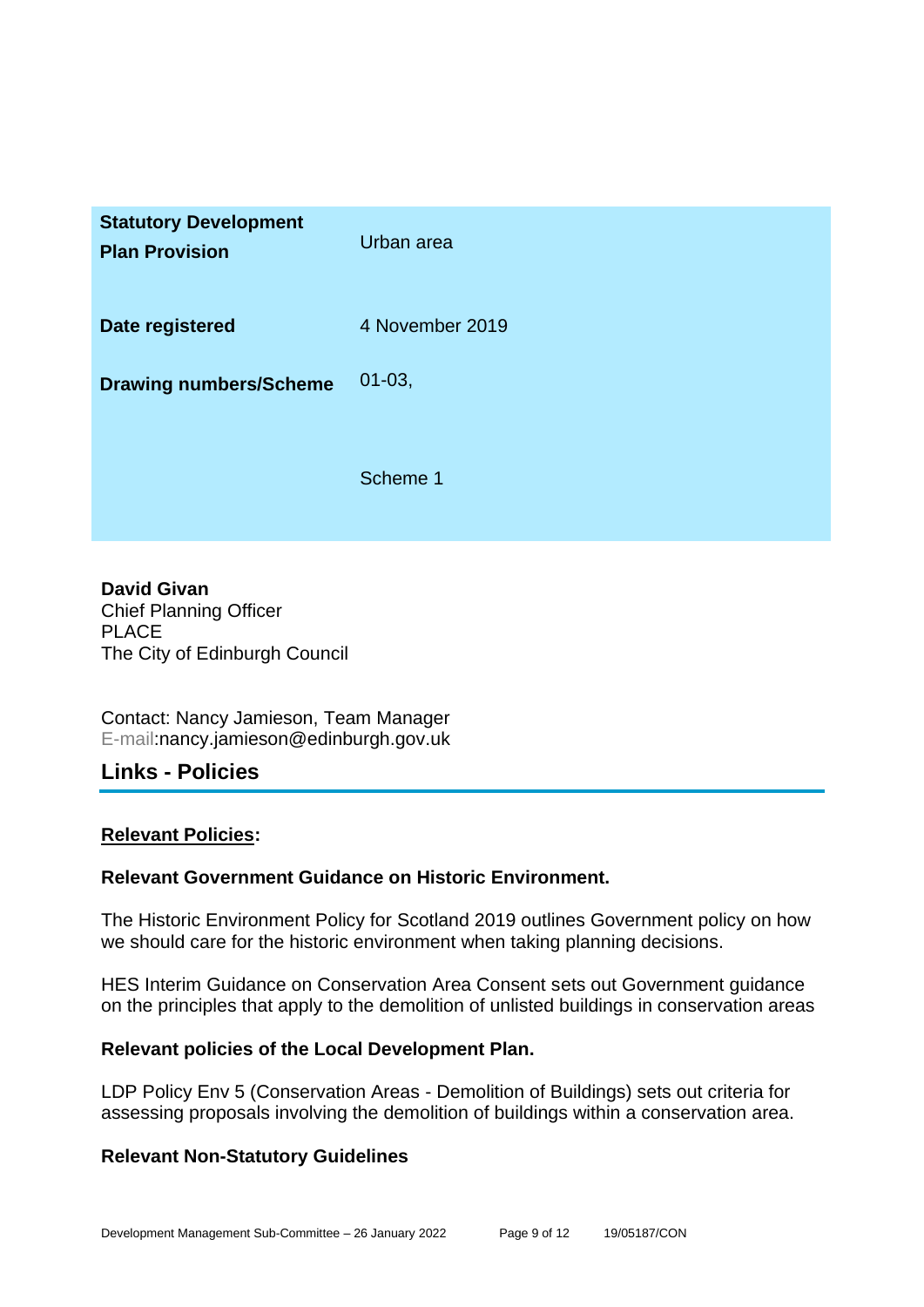**The Leith Conservation Area Character Appraisal** emphasises the area's unique and complex architectural character, the concentration of buildings of significant historic and architectural quality, the unifying effect of traditional materials, the multiplicity of land use activities, and the importance of the Water of Leith and Leith Links for their natural heritage, open space and recreational value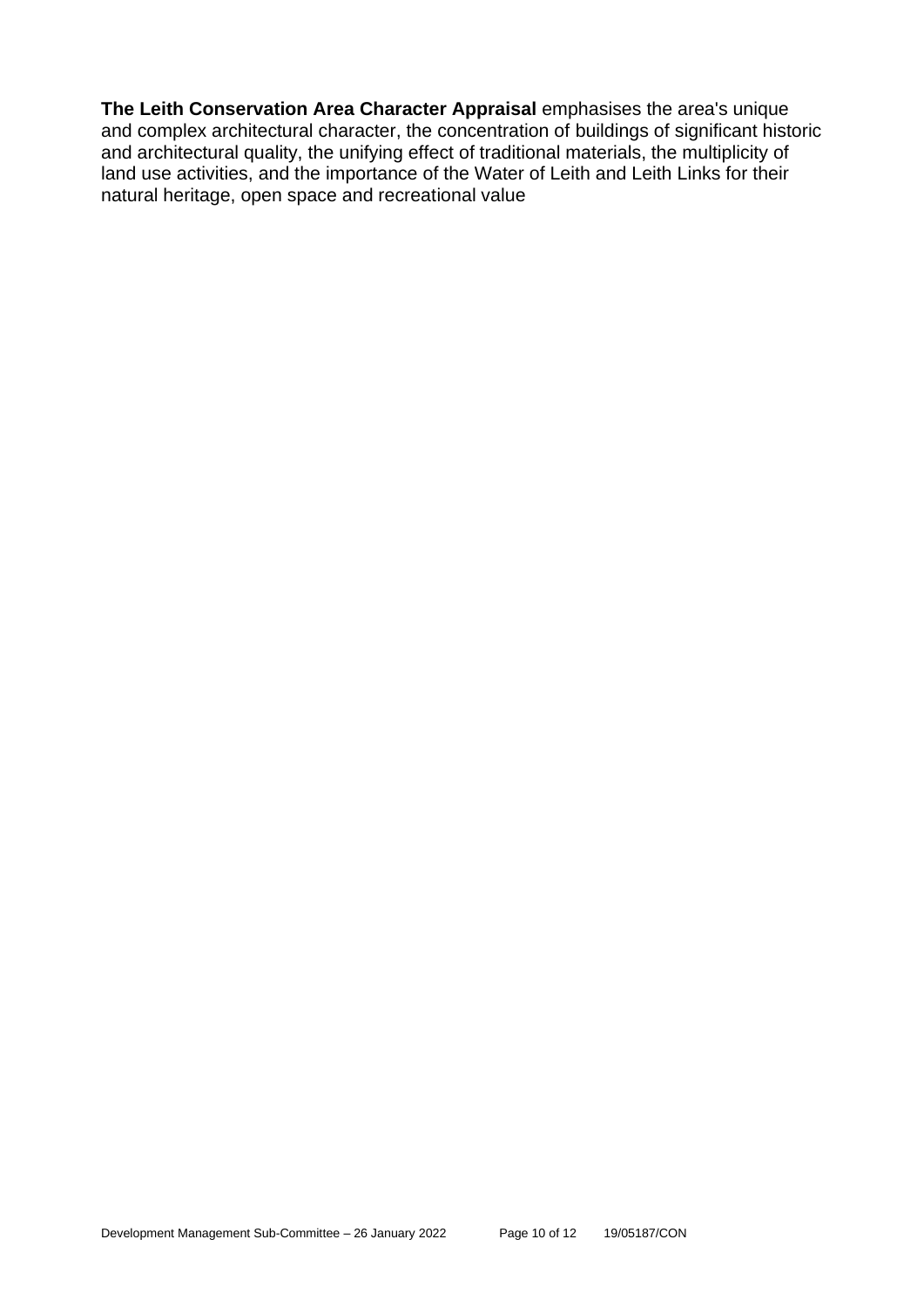# **Appendix 1**

## **Application for Conservation Area Consent 19/05187/CON At 111 - 115 Constitution Street, Edinburgh, EH6 7AE Substantial demolition in a conservation area**

#### **Consultations**

#### **Historic Environment Scotland**

*We have considered the information received and do not have any comments to make on the proposals. Our decision not to provide comments should not be taken as our support for the proposals. This application should be determined in accordance with national and local policy on listed building/conservation area consent, together with related policy guidance.*

#### **City Archaeologist**

*The site lies within the historic limits of the medieval port and town of Leith, on the eastern side of Constitution Street inserted and developed in the 18th century. The site however is likely to originally have occupied by the rear of medieval burgage plots which extended eastwards from the Kirkgate towards Leith Links. The Kirkgate was established by the 14th century as the main medieval route into the port from Edinburgh, though it probably followed the line of an earlier medieval route. Archaeological evidence from the recent excavations along Constitution Street supports the development of this area from the 13th/14th centuries.* 

*Significantly however, this development overlies the remains of the port's town defences, initially constructed during to defend the town during the English Siege of 1559-60. These defences were significantly enhanced during the 1640's across the eastern side, with the site occupying the central part of a large bastion constructed as part of the mid-17th century refortifications.*

*The buildings occupying the site appear all to date from the early to mid-19th century, with building No.111 fronting onto Constitution Street constructed as a possible stables/coach house between 1849 & 1876, though in parts this building may pre-date the 1st Edition plan of 1849. The C-listed warehousing 18-25 Johns Lane contrary to the HES Listing are first shown on Kirkwood's 1817 plan of Edinburgh and are therefore 20-30 years older than recorded.* 

*Based on the historical and archaeological evidence the site contains a range of 19th century commercial buildings of historic significance and also occurs within an area of potential national archaeological significance. Accordingly, this application must be considered under terms Scottish Government's Our Place in Time (OPIT), Scottish Planning Policy (SPP), Historic Environment Scotland's Policy Statement (HESPS) 2016 and Archaeology Strategy and CEC's Edinburgh Local Development Plan (2016) Policies ENV5, ENV8 & ENV9. The aim should be to preserve archaeological remains*